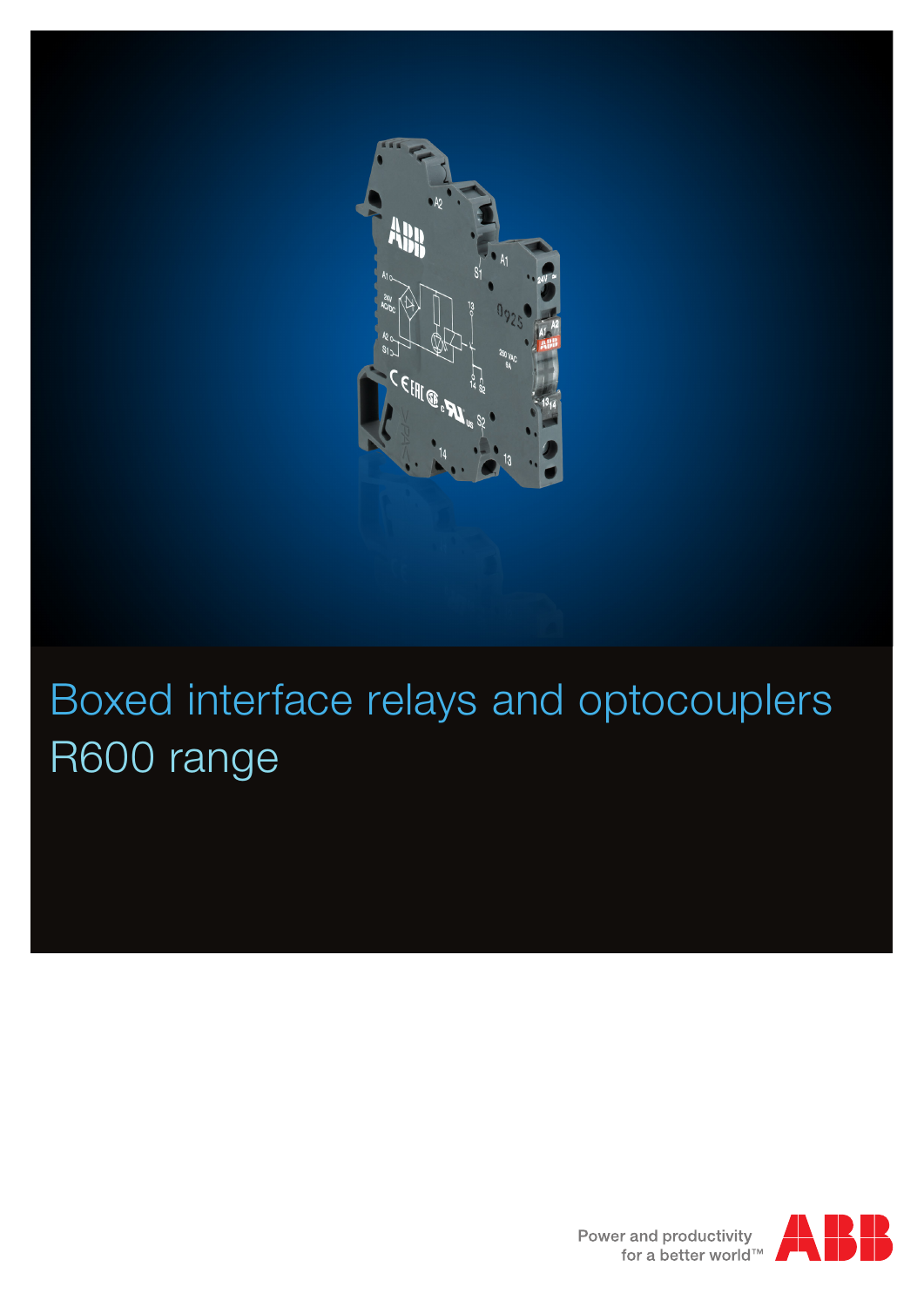## Customer values ABB's R600 range

ABB's R600 range of boxed interface relays and optocouplers are used for electrical isolation, amplification and signal matching between the control unit and the sensor/actuator level. The space saving design and different connection terminal possibilities optimize your panel installation.

The broad portfolio of R600 range offers the most suitable interface solution for your application.



#### Space saving

Thanks to the 6 mm slim and 70 mm short housing, you maximize the foot print of your panel. The 75 mm depth allows you use in a compact cabinet.





Screw clamp module Spring clamp module



#### Easy to install

The R600 interface relays and optocouplers are easy to mount by snapping onto a DIN-rail which is according to IEC/EN 60715. Time saving wiring thanks to jumper bar.









#### Global availability

Applicable all over the world according to the highest standards. You will find R600 boxed interface relays and optocouplers in any application and every corner of the world.

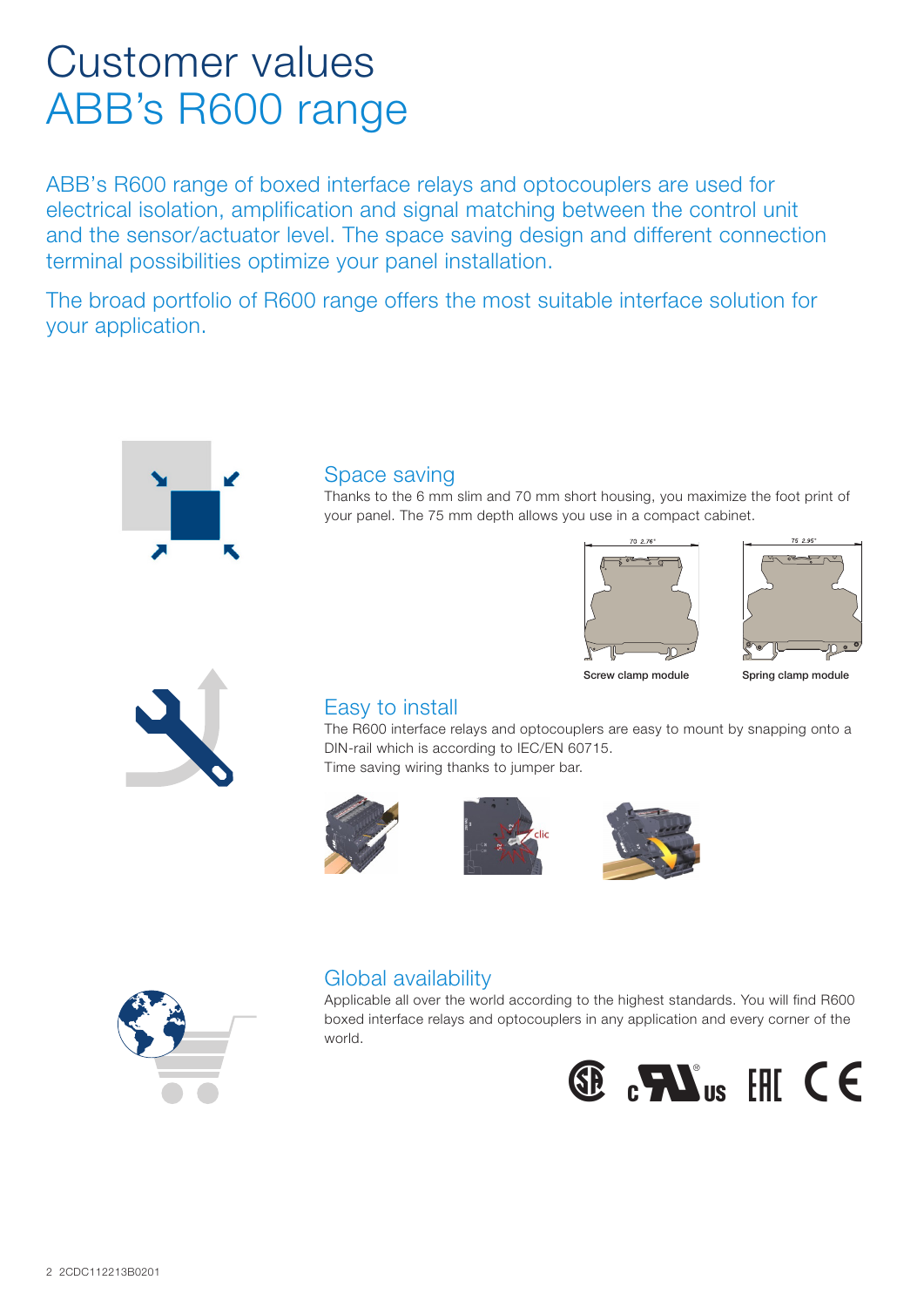## General benefits ABB's R600 range

### Marine certification

R600 Range offers the LR approval, which allows usage of the boxed interface relays and optocouplers in many applications around the marine segment. The performance of the R600 Range has proven by successfully passing tests required harshest conditions.











1 NC







Leakage current protection



#### Complete product line

1 n/o, 1 n/c, 1 c/o, 2 c/o output configuration. Standard contact material for switching high current signals as well as gold-plated contacts for reliable switching of low current signals.

Optocoupler with transistor, MOS-FET and triac output for longer life-time, higher reliability and quiet operation.

Screw and spring connection terminals.



#### Safe operation

High resistance to vibration and shock thanks to the relay soldered inside of the housing.

Wrong relay replacement or relay lose not possible . Devices with immunity to the leakage currents.

### Clear functioning status

Green LED for the status of the supply control voltage applied.